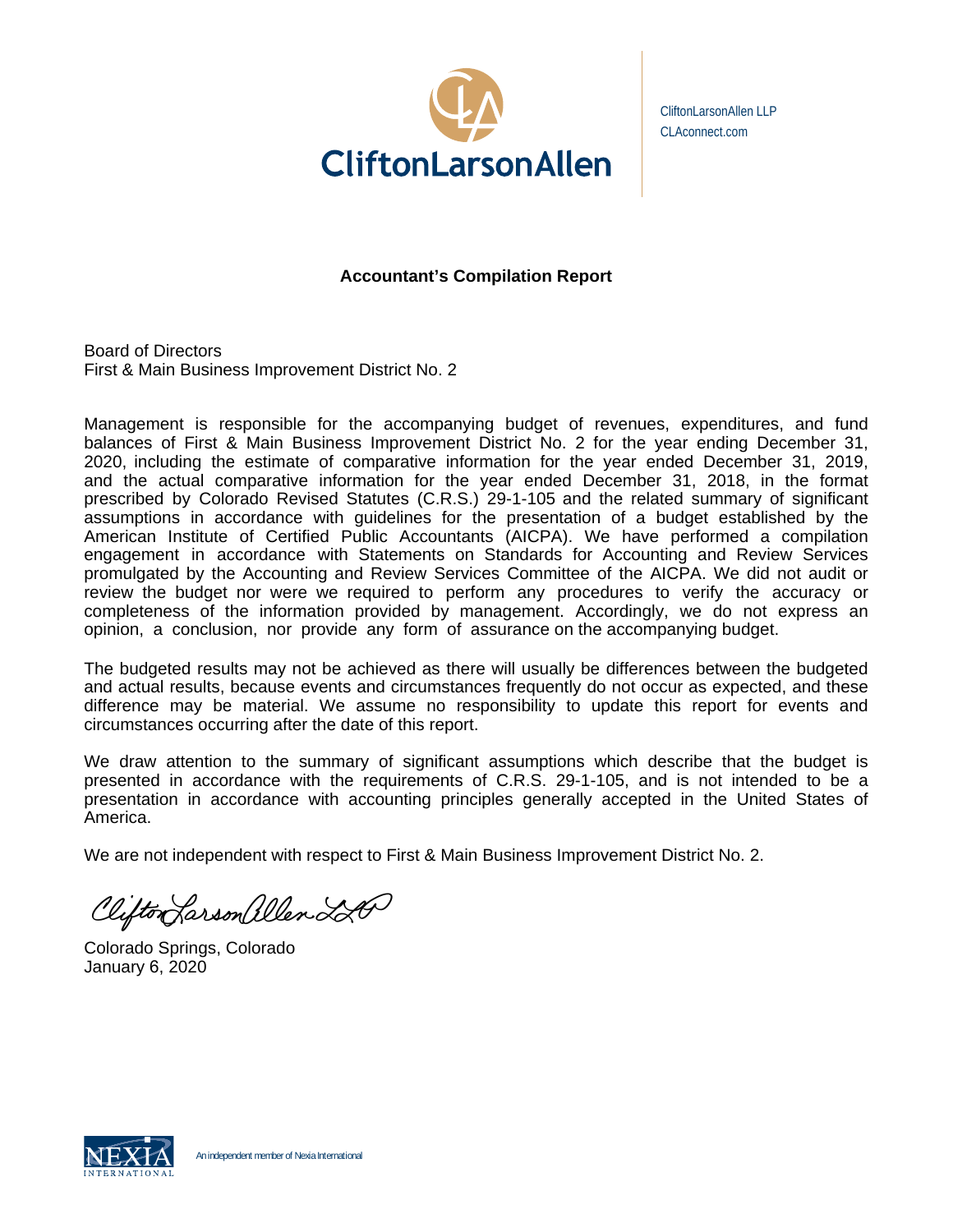### **FIRST & MAIN BUSINESS IMPROVEMENT DISTRICT NO. 2 SUMMARY 2020 BUDGET WITH 2018 ACTUAL AND 2019 ESTIMATED For the Years Ended and Ending December 31,**

1/6/20

| <b>ACTUAL</b><br><b>ESTIMATED</b><br><b>BUDGET</b><br>2018<br>2019<br>2020<br>\$<br><b>BEGINNING FUND BALANCES</b><br>1,085,233<br>1,440,586<br>1,818,139<br>\$<br>\$<br><b>REVENUES</b><br><b>Property Taxes</b><br>579,147<br>614,742<br>606,689<br>Specific Ownership Tax<br>73,086<br>66,736<br>73,769<br>Interest Income<br>34,443<br>47,174<br>30,248<br><b>PIF Collections</b><br>442,565<br>430,513<br>431,571<br>Developer Advance<br>511,317<br>Intergovernmental Revenue - First & Main BID<br>24,818<br>22,263<br>24,208<br><b>Total Revenues</b><br>1,190,406<br>1,154,059<br>1,668,824 |
|------------------------------------------------------------------------------------------------------------------------------------------------------------------------------------------------------------------------------------------------------------------------------------------------------------------------------------------------------------------------------------------------------------------------------------------------------------------------------------------------------------------------------------------------------------------------------------------------------|
|                                                                                                                                                                                                                                                                                                                                                                                                                                                                                                                                                                                                      |
|                                                                                                                                                                                                                                                                                                                                                                                                                                                                                                                                                                                                      |
|                                                                                                                                                                                                                                                                                                                                                                                                                                                                                                                                                                                                      |
|                                                                                                                                                                                                                                                                                                                                                                                                                                                                                                                                                                                                      |
|                                                                                                                                                                                                                                                                                                                                                                                                                                                                                                                                                                                                      |
|                                                                                                                                                                                                                                                                                                                                                                                                                                                                                                                                                                                                      |
|                                                                                                                                                                                                                                                                                                                                                                                                                                                                                                                                                                                                      |
|                                                                                                                                                                                                                                                                                                                                                                                                                                                                                                                                                                                                      |
|                                                                                                                                                                                                                                                                                                                                                                                                                                                                                                                                                                                                      |
|                                                                                                                                                                                                                                                                                                                                                                                                                                                                                                                                                                                                      |
|                                                                                                                                                                                                                                                                                                                                                                                                                                                                                                                                                                                                      |
|                                                                                                                                                                                                                                                                                                                                                                                                                                                                                                                                                                                                      |
| <b>TRANSFERS IN</b><br>1,221,317<br>$\overline{\phantom{0}}$                                                                                                                                                                                                                                                                                                                                                                                                                                                                                                                                         |
| <b>Total Funds Available</b><br>2,239,292<br>2,630,992<br>4,708,280                                                                                                                                                                                                                                                                                                                                                                                                                                                                                                                                  |
|                                                                                                                                                                                                                                                                                                                                                                                                                                                                                                                                                                                                      |
| <b>EXPENDITURES</b>                                                                                                                                                                                                                                                                                                                                                                                                                                                                                                                                                                                  |
| <b>General Fund</b><br>80,094<br>90,000<br>84,000                                                                                                                                                                                                                                                                                                                                                                                                                                                                                                                                                    |
| Debt Service Fund<br>718,612<br>722,853<br>725,000                                                                                                                                                                                                                                                                                                                                                                                                                                                                                                                                                   |
| <b>Capital Projects Fund</b><br>1,732,634                                                                                                                                                                                                                                                                                                                                                                                                                                                                                                                                                            |
| 798,706<br>812,853<br><b>Total Expenditures</b><br>2,541,634                                                                                                                                                                                                                                                                                                                                                                                                                                                                                                                                         |
|                                                                                                                                                                                                                                                                                                                                                                                                                                                                                                                                                                                                      |
| <b>TRANSFERS OUT</b><br>1,221,317<br>$\overline{\phantom{a}}$<br>$\blacksquare$                                                                                                                                                                                                                                                                                                                                                                                                                                                                                                                      |
| <b>Total Expenditures and Transfers Out</b>                                                                                                                                                                                                                                                                                                                                                                                                                                                                                                                                                          |
| 798,706<br>812,853<br>3,762,951<br><b>Requiring Appropriation</b>                                                                                                                                                                                                                                                                                                                                                                                                                                                                                                                                    |
|                                                                                                                                                                                                                                                                                                                                                                                                                                                                                                                                                                                                      |
| <b>ENDING FUND BALANCES</b><br>1,440,586<br>1,818,139<br>\$<br>945,329<br>S<br>\$                                                                                                                                                                                                                                                                                                                                                                                                                                                                                                                    |
|                                                                                                                                                                                                                                                                                                                                                                                                                                                                                                                                                                                                      |
| \$<br><b>EMERGENCY RESERVE</b><br>3,400<br>\$<br>3,500<br>\$<br>3,200<br><b>AVAILABLE FOR OPERATIONS</b><br>172,790<br>197,402<br>207,852                                                                                                                                                                                                                                                                                                                                                                                                                                                            |
| $\overline{\mathfrak{s}}$<br>$\overline{\mathcal{S}}$<br>$\overline{\mathcal{S}}$<br><b>TOTAL RESERVE</b><br>176,190<br>200,902<br>211,052                                                                                                                                                                                                                                                                                                                                                                                                                                                           |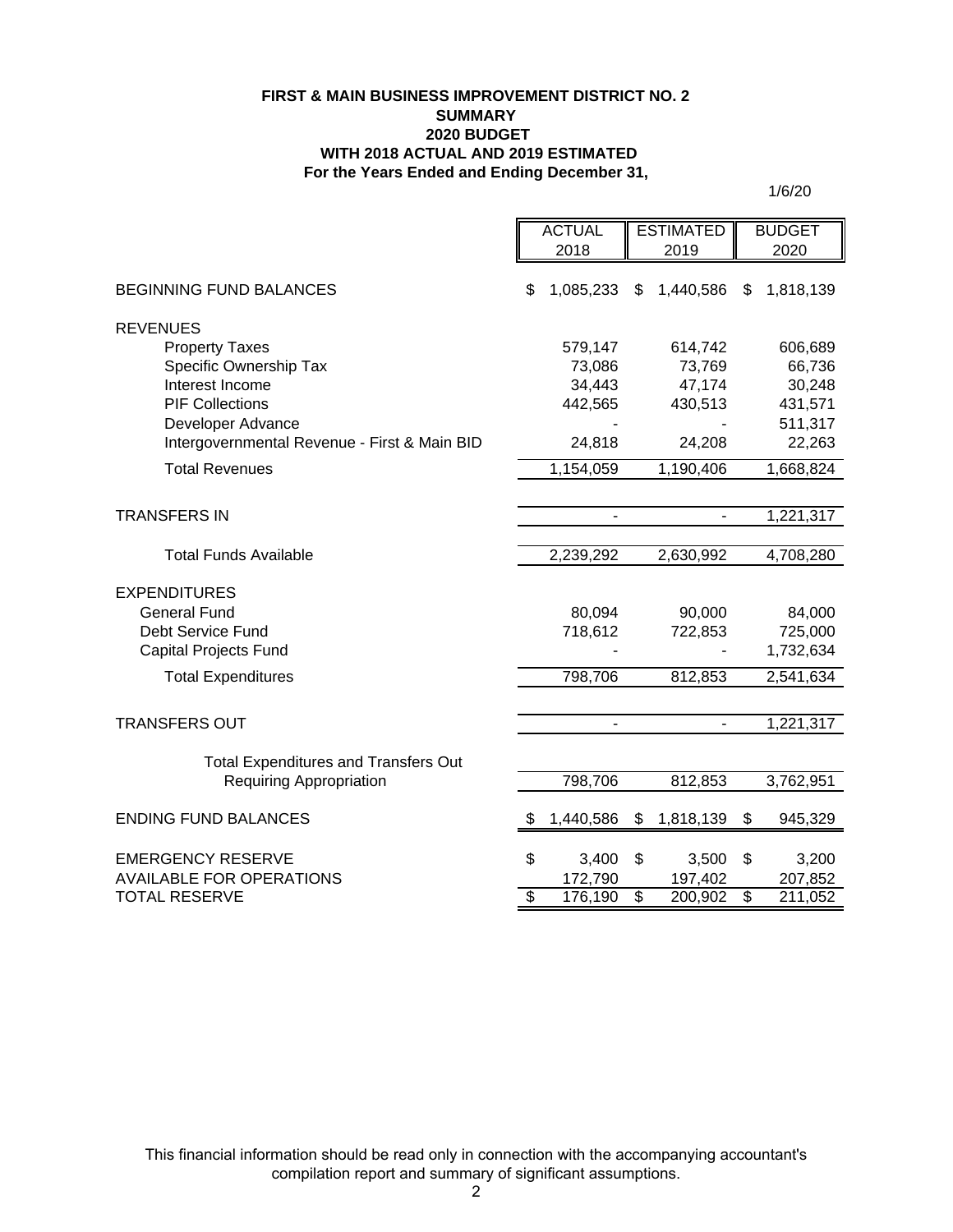### **FIRST & MAIN BUSINESS IMPROVEMENT DISTRICT NO. 2 PROPERTY TAX SUMMARY INFORMATION 2020 BUDGET WITH 2018 ACTUAL AND 2019 ESTIMATED For the Years Ended and Ending December 31,**

1/6/20

|                                 | <b>ACTUAL</b> | <b>ESTIMATED</b>         | <b>BUDGET</b>     |
|---------------------------------|---------------|--------------------------|-------------------|
|                                 | 2018          | 2019                     | 2020              |
|                                 |               |                          |                   |
| ASSESSED VALUATION              |               |                          |                   |
| Commercial                      | \$11,033,040  | \$11,741,560             | \$11,602,030      |
| <b>State Assessed</b>           | 103,440       | 107,070                  | 27,640            |
| Vacant Land                     | 205,150       | 205,150                  | 266,190           |
| <b>Certified Assessed Value</b> | \$11,341,630  | $\overline{$}12,053,780$ | \$11,895,860      |
|                                 |               |                          |                   |
| <b>MILL LEVY</b>                |               |                          |                   |
| General                         | 1.000         | 1.000                    | 1.000             |
| <b>Debt Service</b>             | 50.000        | 50.000                   | 50.000            |
| Total mill levy                 | 51.000        | 51.000                   | 51.000            |
| <b>PROPERTY TAXES</b>           |               |                          |                   |
| General                         | \$<br>11,342  | \$<br>12,053             | \$<br>11,896      |
| <b>Debt Service</b>             | 567,082       | 602,689                  | 594,793           |
|                                 |               |                          |                   |
| <b>Levied Property Taxes</b>    | 578,424       | 614,742                  | 606,689           |
| Adjustments to Actual/Rounding  | 723           |                          |                   |
| <b>Budgeted Property Taxes</b>  | \$<br>579,147 | \$<br>614,742            | \$<br>606,689     |
|                                 |               |                          |                   |
| <b>BUDGETED PROPERTY TAXES</b>  |               |                          |                   |
| General                         | \$<br>11,351  | \$<br>12,053             | \$                |
| <b>Debt Service</b>             | 567,796       | 602,689                  | 11,896<br>594,793 |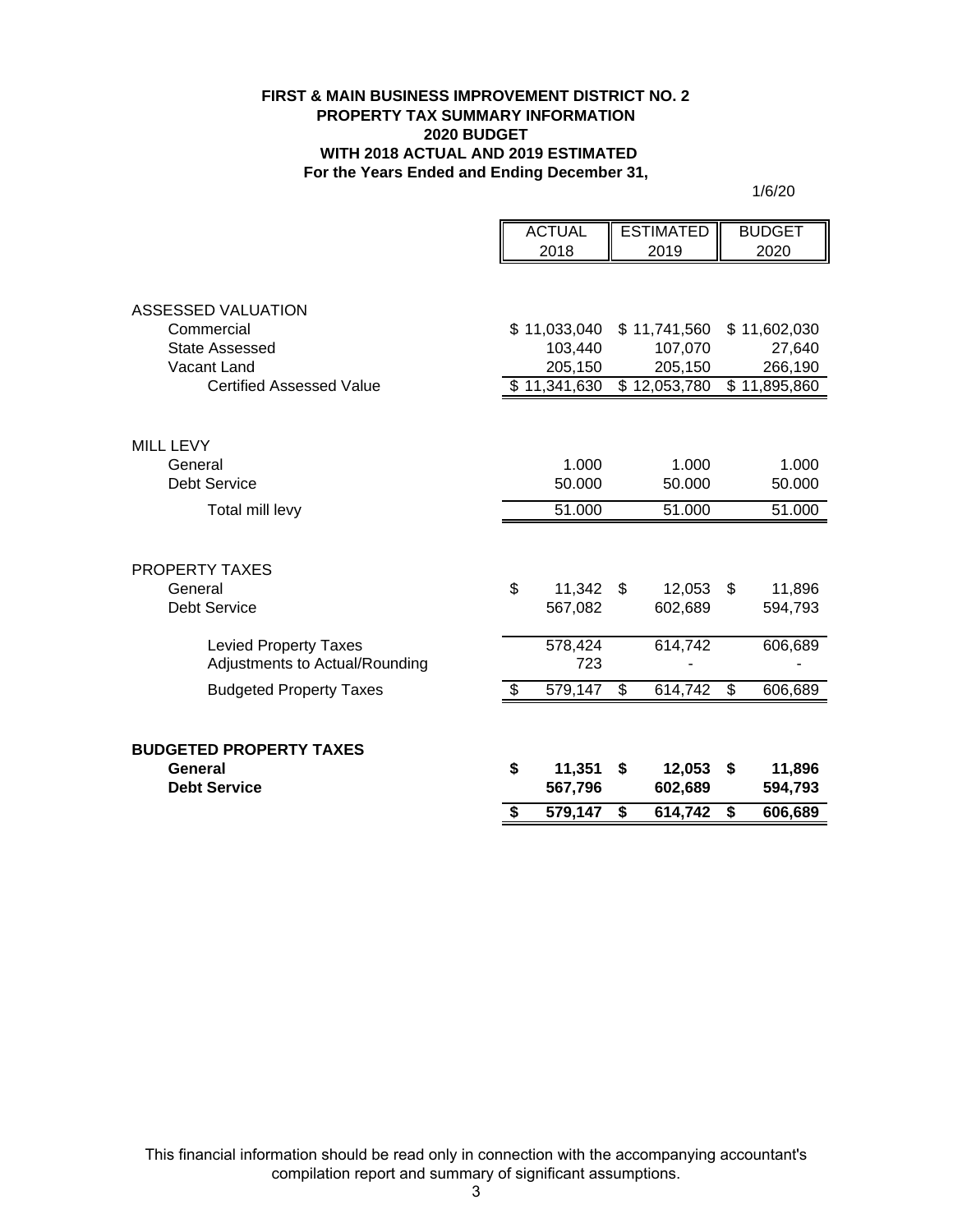### **For the Years Ended and Ending December 31, FIRST & MAIN BUSINESS IMPROVEMENT DISTRICT NO. 2 GENERAL FUND 2020 BUDGET WITH 2018 ACTUAL AND 2019 ESTIMATED**

1/6/20

|                                             | <b>ACTUAL</b>  | <b>ESTIMATED</b> |               | <b>BUDGET</b> |  |
|---------------------------------------------|----------------|------------------|---------------|---------------|--|
|                                             | 2018           | 2019             |               | 2020          |  |
| <b>BEGINNING FUND BALANCE</b>               | \$<br>143,858  | \$<br>176,190    | \$            | 200,902       |  |
| <b>REVENUES</b>                             |                |                  |               |               |  |
| <b>Property Taxes</b>                       | 11,351         | 12,053           |               | 11,896        |  |
| Specific Ownership Tax                      | 73,086         | 73,769           |               | 66,736        |  |
| Interest Income                             | 3,171          | 4,682            |               | 3,255         |  |
| Intergovernmental Revenue - First & Main BI | 24,818         | 24,208           |               | 22,263        |  |
| <b>Total Revenues</b>                       | 112,426        | 114,712          |               | 104,150       |  |
| <b>Total Funds Available</b>                | 256,284        | 290,902          |               | 305,052       |  |
| <b>EXPENDITURES</b>                         |                |                  |               |               |  |
| General and administrative                  |                |                  |               |               |  |
| Accounting                                  | 22,799         | 26,500           |               | 26,500        |  |
| Auditing                                    | 7,100          | 7,200            |               | 7,200         |  |
| <b>County Treasurer's Fee</b>               | 170            | 181              |               | 178           |  |
| <b>PIF Services</b>                         | 12,217         | 16,000           |               | 15,000        |  |
| Dues and Licenses                           | 589            | 874              |               | 700           |  |
| Insurance and Bonds                         | 3,880          | 3,665            |               | 4,000         |  |
| <b>District Management</b>                  | 12,586         | 9,500            |               | 12,500        |  |
| <b>Legal Services</b><br>Miscellaneous      | 18,430<br>642  | 12,500<br>1,050  |               | 15,000        |  |
| <b>Election Expense</b>                     | 1,681          |                  |               | 1,000<br>800  |  |
| Repay Developer Advance - Principal         |                | 5,100            |               |               |  |
| Repay Developer Advance - Interest          |                | 2,115            |               |               |  |
| Contingency                                 |                | 5,315            |               | 1,122         |  |
| <b>Total Expenditures</b>                   | 80,094         | 90,000           |               | 84,000        |  |
| <b>TRANSFERS OUT</b>                        |                |                  |               |               |  |
| Transfers to other fund                     | $\blacksquare$ | $\blacksquare$   |               | 10,000        |  |
| <b>Total Expenditures and Transfers Out</b> |                |                  |               |               |  |
| <b>Requiring Appropriation</b>              | 80,094         | 90,000           |               | 94,000        |  |
| <b>ENDING FUND BALANCE</b>                  | \$<br>176,190  | \$<br>200,902    | $\frac{1}{2}$ | 211,052       |  |
|                                             |                |                  |               |               |  |
| <b>EMERGENCY RESERVE</b>                    | \$<br>3,400    | \$<br>3,500      | \$            | 3,200         |  |
| <b>AVAILABLE FOR OPERATIONS</b>             | 172,790        | 197,402          |               | 207,852       |  |
| <b>TOTAL RESERVE</b>                        | \$<br>176,190  | \$<br>200,902    | \$            | 211,052       |  |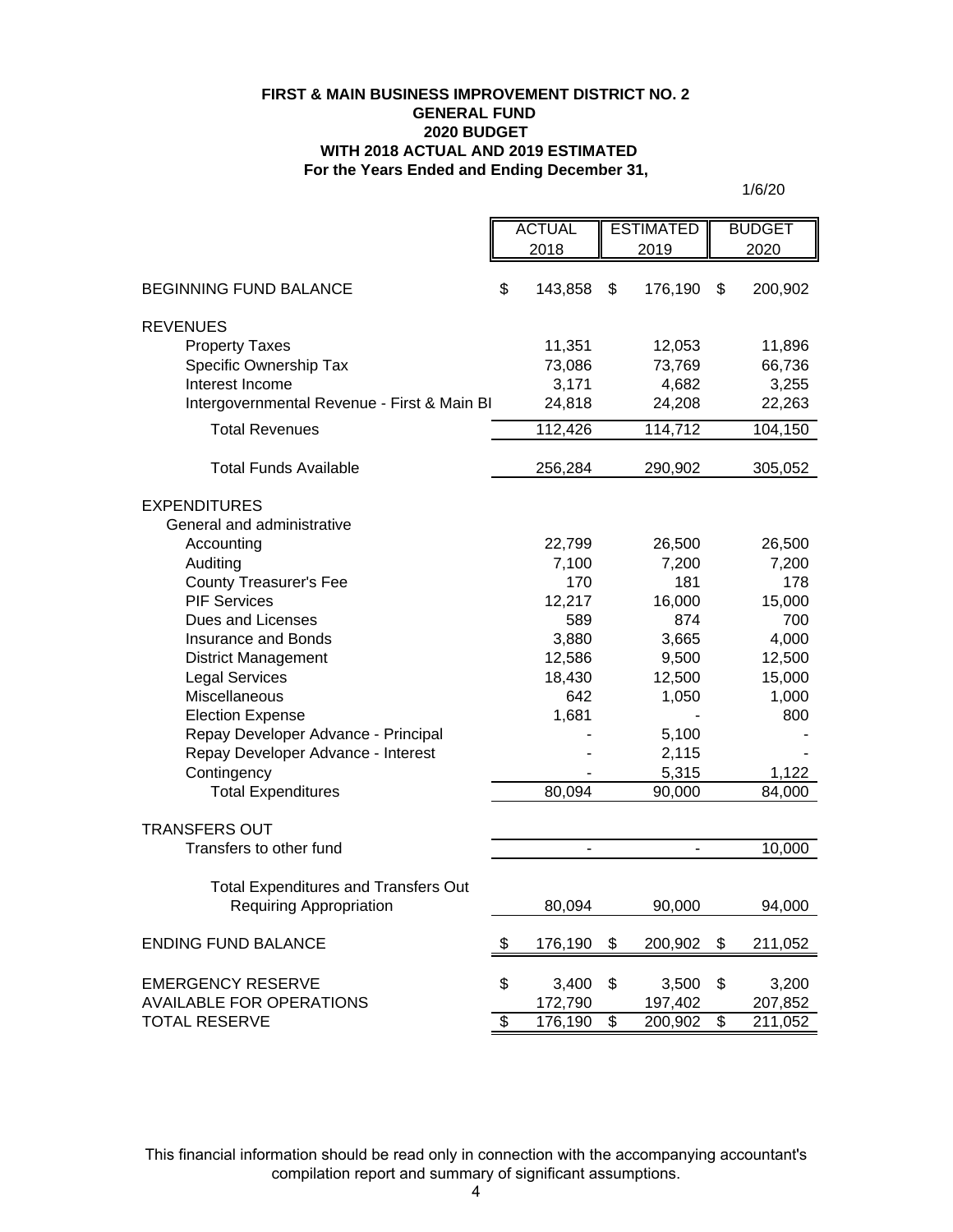### **FIRST & MAIN BUSINESS IMPROVEMENT DISTRICT NO. 2 DEBT SERVICE FUND 2020 BUDGET WITH 2018 ACTUAL AND 2019 ESTIMATED For the Years Ended and Ending December 31,**

1/6/20

|                                             | <b>ACTUAL</b>   | <b>ESTIMATED</b> |                 |
|---------------------------------------------|-----------------|------------------|-----------------|
|                                             | 2018            | 2019             | 2020            |
| <b>BEGINNING FUND BALANCE</b>               | \$<br>941,375   | 1,264,396<br>\$  | \$<br>1,617,237 |
| <b>REVENUES</b>                             |                 |                  |                 |
| <b>Property Taxes</b>                       | 567,796         | 602,689          | 594,793         |
| Interest Income                             | 31,272          | 42,492           | 26,993          |
| <b>PIF Collections</b>                      | 442,565         | 430,513          | 431,571         |
| <b>Total Revenues</b>                       | 1,041,633       | 1,075,694        | 1,053,357       |
| <b>Total Funds Available</b>                | 1,983,008       | 2,340,090        | 2,670,594       |
| <b>EXPENDITURES</b>                         |                 |                  |                 |
| General and administrative                  |                 |                  |                 |
| <b>County Treasurer's Fee</b>               | 8,524           | 9,040            | 8,922           |
| Contingency                                 |                 |                  | 4,728           |
| <b>Debt Service</b>                         |                 |                  |                 |
| Bond Interest - Series 2009                 | 186,150         | 182,750          | 178,925         |
| Bond Interest - Series 2011                 | 150,450         | 146,625          | 142,375         |
| Bond Interest - Series 2015 GO              | 114,075         | 112,388          | 110,700         |
| Bond Interest - Series 2015 PIF             | 114,413         | 112,050          | 109,350         |
| Bond Principal - Series 2009                | 40,000          | 45,000           | 50,000          |
| Bond Principal - Series 2011                | 45,000          | 50,000           | 55,000          |
| Bond Principal - Series 2015 GO             | 25,000          | 25,000           | 25,000          |
| Bond Principal - Series 2015 PIF            | 35,000          | 40,000           | 40,000          |
| <b>Total Expenditures</b>                   | 718,612         | 722,853          | 725,000         |
| <b>TRANSFERS OUT</b>                        |                 |                  |                 |
| Transfers to other fund                     |                 |                  | 1,211,317       |
| <b>Total Expenditures and Transfers Out</b> |                 |                  |                 |
| <b>Requiring Appropriation</b>              | 718,612         | 722,853          | 1,936,317       |
| <b>ENDING FUND BALANCE</b>                  | 1,264,396<br>\$ | \$<br>1,617,237  | \$<br>734,277   |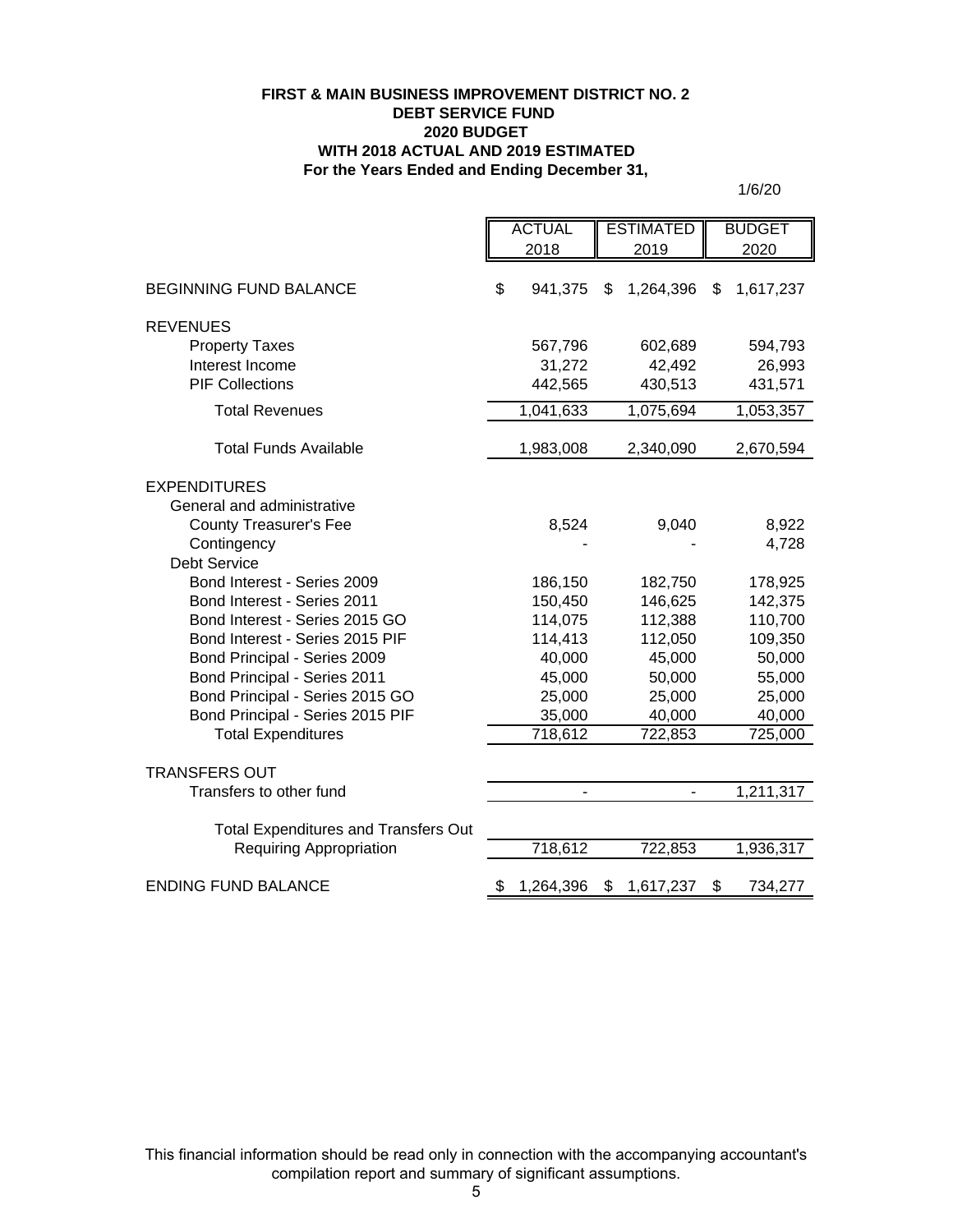### **FIRST & MAIN BUSINESS IMPROVEMENT DISTRICT NO. 2 CAPITAL PROJECTS FUND 2020 BUDGET WITH 2018 ACTUAL AND 2019 ESTIMATED For the Years Ended and Ending December 31,**

1/6/20

|                                                                               | <b>ACTUAL</b><br>2018 | <b>ESTIMATED</b><br>2019 | <b>BUDGET</b><br>2020 |
|-------------------------------------------------------------------------------|-----------------------|--------------------------|-----------------------|
| <b>BEGINNING FUND BALANCE</b>                                                 | \$                    | \$                       | \$                    |
| <b>REVENUES</b>                                                               |                       |                          | 511,317               |
| Developer Advance<br><b>Total Revenues</b>                                    |                       |                          | 511,317               |
| <b>TRANSFERS IN</b>                                                           |                       |                          |                       |
| <b>Transfers from Other Funds</b>                                             |                       | $\blacksquare$           | 1,221,317             |
| <b>Total Funds Available</b>                                                  |                       |                          | 1,732,634             |
| <b>EXPENDITURES</b>                                                           |                       |                          |                       |
| <b>General and Administrative</b><br>Contingency<br>Capital Projects          |                       |                          | 10,000                |
| Repay Developer Advance                                                       |                       |                          | 1,211,317             |
| <b>Capital Outlay</b><br><b>Total Expenditures</b>                            |                       |                          | 511,317<br>1,732,634  |
|                                                                               |                       |                          |                       |
| <b>Total Expenditures and Transfers Out</b><br><b>Requiring Appropriation</b> |                       |                          | 1,732,634             |
| <b>ENDING FUND BALANCE</b>                                                    | \$                    | \$                       | \$                    |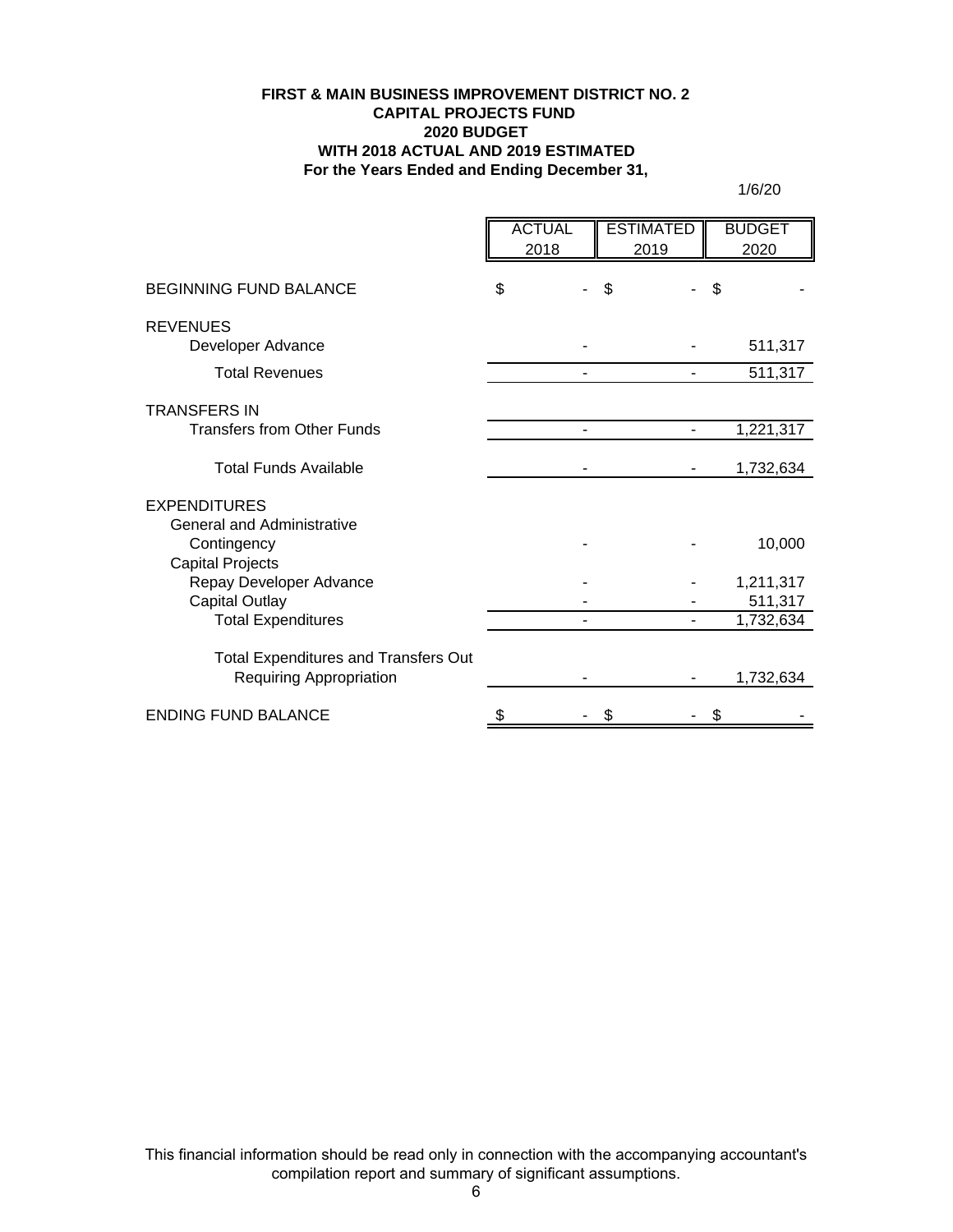# **FIRST & MAIN BUSINESS IMPROVEMENT DISTRICT NO. 2 2020 BUDGET SUMMARY OF SIGNIFICANT ASSUMPTIONS**

# **Services Provided**

The District was organized by Ordinance of the City of Colorado Springs on September 9, 2008, to provide the financing, acquisition, construction, completion, installation, replacement and/or operation and maintenance of all of the services and public improvements allowed under Colorado law for business improvement districts. Specific improvements and services provided by the District include water, sanitation, street, storm, park and recreation, and the operation and maintenance of the District. The District's service area is located entirely within the City of Colorado Springs, El Paso County, Colorado.

On November 4, 2008, the District's electors authorized the issuance of indebtedness in an amount not to exceed \$5,000,000 for water, \$20,000,000 for streets, \$5,000,000 for sanitation, \$5,000,000 for park and recreation, and \$20,000,000 for refunding of debt. The voters also approved an annual increase in taxes of \$150,000 annually, at a mill levy rate not to exceed one mill for operations and maintenance. The election also allows the District to retain all revenues without regard to the limitations contained within Article X, Section 20 of the Colorado constitution. As set forth in the District's 2009 operating plan, the City has limited the amount of debt to be issued to a total of \$20,000,000 in the authorized voted categories, without further approval by the City.

The District has no employees and all administrative functions are contracted.

The District prepares its budget on the modified accrual basis of accounting in accordance with the requirements of Colorado Revised Statutes C.R.S. 29-1-105 using its best estimates as of the date of the budget hearing. These estimates are based on expected conditions and its expected course of actions. The assumptions disclosed herein are those that the District believes are significant to the budget. There will usually be differences between the budget and actual results, because events and circumstances frequently do not occur as expected, and those difference may be material.

### **Revenues**

# **Property Taxes**

Property taxes are levied by the District's Board of Directors. The levy is based on assessed valuations determined by the County Assessor generally as of January 1 of each year. The levy is normally set by December 15 by certification to the County Commissioners to put the tax lien on the individual properties as of January 1 of the following year. The County Treasurer collects the determined taxes during the ensuing calendar year. The taxes are payable by April or if in equal installments, at the taxpayer's election, in February and June. Delinquent taxpayers are notified in August and generally sales of the tax liens on delinquent properties are held in November or December. The County Treasurer remits the taxes collected monthly to the District.

The calculation of the taxes levied is displayed on page 3 of the Budget at the total adopted mill levy of 51.000 mills.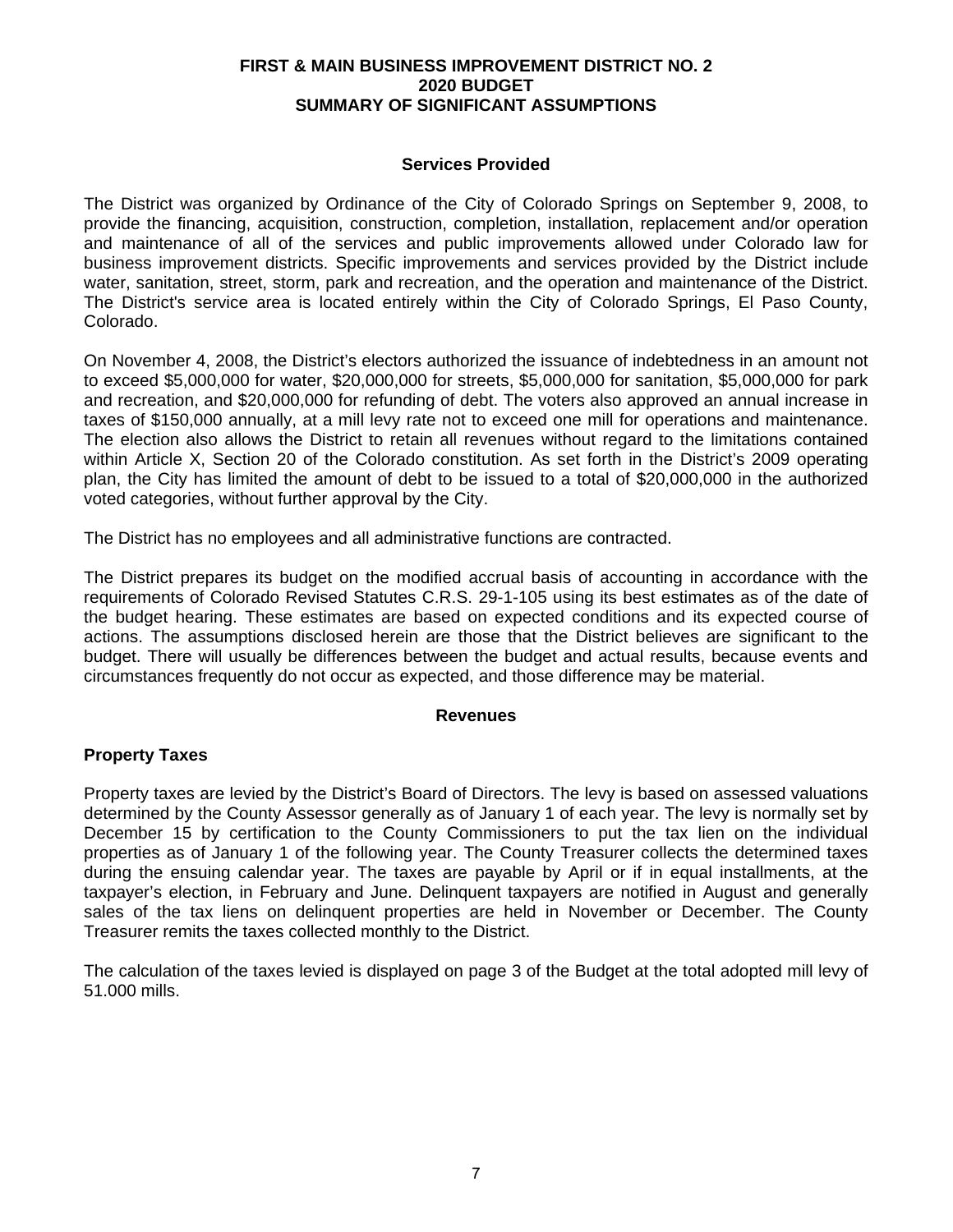### **FIRST & MAIN BUSINESS IMPROVEMENT DISTRICT NO. 2 2020 BUDGET SUMMARY OF SIGNIFICANT ASSUMPTIONS**

### **Revenues -** (continued)

### **Specific Ownership Taxes**

Specific ownership taxes are set by the State and collected by the County Treasurer, primarily on vehicle licensing within the County as a whole. The specific ownership taxes are allocated by the County Treasurer to all taxing entities within the County. The budget assumes that the District's share will be equal to approximately 11% of the property taxes collected.

### **Net Investment Income**

Interest earned on the District's available funds has been estimated based on an average interest rate of approximately 1.5%.

### **Intergovernmental Revenue**

Pursuant to an Intergovernmental Agreement entered into during 2014 with First & Main Business Improvement District, the intergovernmental revenue represents transfers from First & Main Business Improvement District to provide funding for the overall administrative and operating costs for both Districts.

### **Public Improvement Fees**

The District anticipates receiving \$431,571 in Public Improvement Fees (PIF) during 2020. Pursuant to the PIF Covenant, these fees are pledged revenue to be used toward the repayment of the Series 2011 and Series 2015 Public Improvement Fee Revenue Bonds.

### **Expenditures**

### **Administrative and Operating Expenditures**

Administrative and operating expenditures include the estimated services necessary to maintain the District's administrative viability such as legal, management, election, accounting, insurance, and other administrative expenses.

#### **County Treasurer's Fees**

County Treasurer's collection fees have been computed at 1.5% of property taxes.

#### **Debt Service**

Principal and interest payments in 2020 are provided based on the debt amortization schedules from the General Obligation Bond Series 2009, the Public Improvement Fee Revenue Bond Series 2011, the Limited Tax General Obligation Bond Series 2015, and the Public Improvement Fee Revenue Bond Series 2015.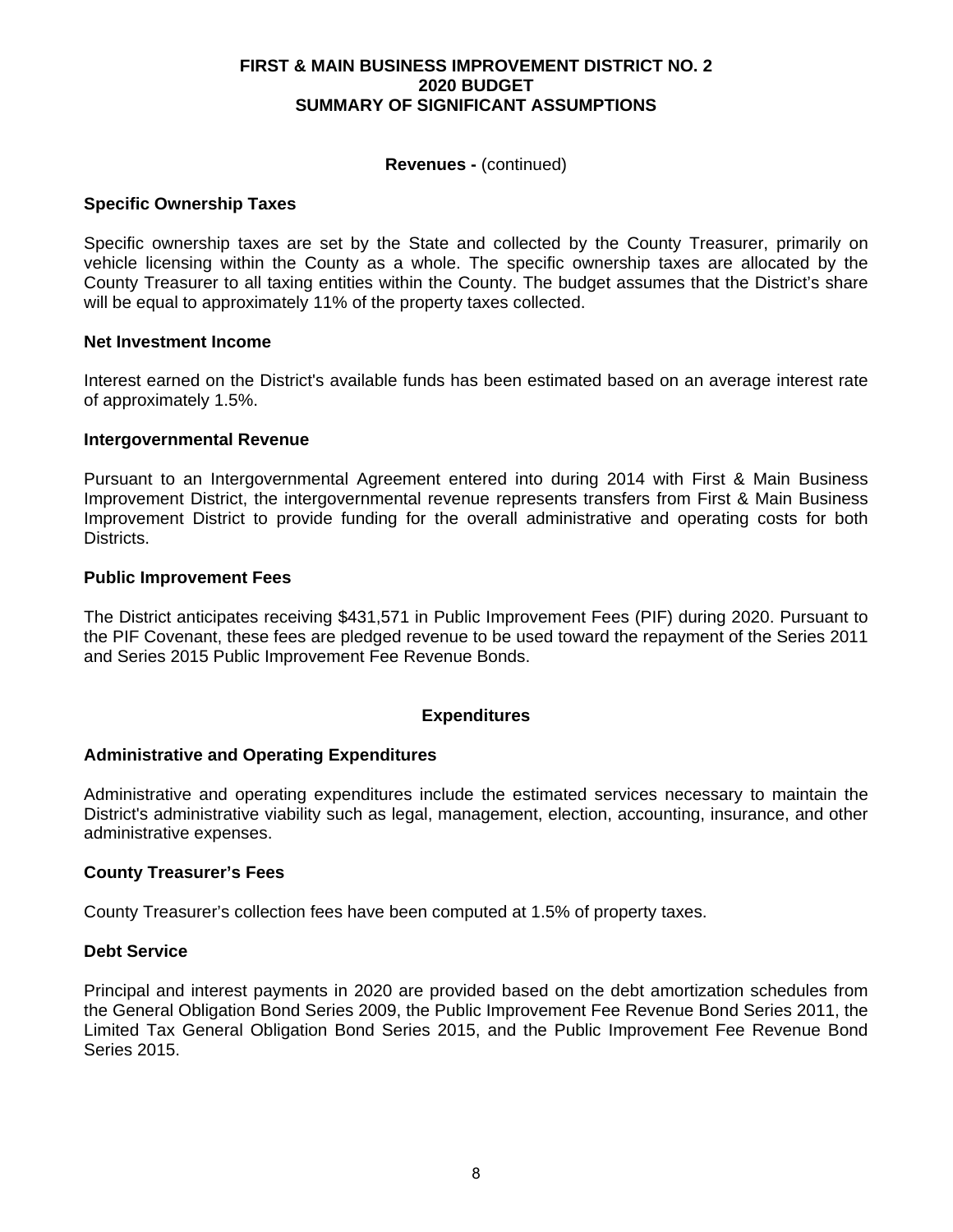### **FIRST & MAIN BUSINESS IMPROVEMENT DISTRICT NO. 2 2020 BUDGET SUMMARY OF SIGNIFICANT ASSUMPTIONS**

### **Expenditures -** (continued)

# **Debt and Leases**

On January 28, 2009, the District issued \$2,400,000 in General Obligation Bonds Series 2009 (Series 2009 Bonds). The Series 2009 Bonds are due December 1, 2038, and bear an interest rate of 8.5% paid annually on December 1. The proceeds from the Series 2009 Bonds were used to reimburse the Developer for capital infrastructure costs and to pay bond issuance costs.

On January 12, 2011, the District issued \$2,000,000 in Public Improvement Fee Revenue Bonds (Series 2011 Bonds). The Series 2011 Bonds are due December 1, 2035, and bear an interest rate of 8.5% paid annually on December 1. The Series 2011 Bonds are subject to redemption prior to maturity on or after December 1, 2012. The Series 2011 Bonds will be repaid by pledged revenues consisting of public improvement fee revenues and payable to the District pursuant to the Public Improvement Fee Covenant. The proceeds from the Series 2011 Bonds were used to reimburse the Developer for capital infrastructure costs and to pay bond issuance costs.

On April 22, 2015, the District issued \$1,750,000 in Limited Tax General Obligation Bonds (Series 2015 GO Bonds). The Series 2015 GO Bonds are due December 1, 2044, and bear an interest rate of 6.75% paid annually on December 1, in addition to mandatory sinking fund redemptions. The Series 2015 GO Bonds are subject to redemption prior to maturity on or after December 1, 2024. The proceeds from the Series 2015 GO Bonds were used to reimburse the Developer for capital infrastructure costs and to pay bond issuance costs.

On April 22, 2015, the District issued \$1,725,000 in Public Improvement Fee Revenue Bonds (Series 2015 PIF Bonds). The Series 2015 PIF Bonds are due December 1, 2039, and bear an interest rate of 6.75% paid annually on December 1. The Series 2015 PIF Bonds are subject to redemption prior to maturity on or after December 1, 2024. The Series 2015 PIF Bonds will be repaid by pledged revenues consisting of public improvement fee revenues and payable to the District pursuant to the Public Improvement Fee Covenant. The proceeds from the Series 2015 PIF Bonds were used to reimburse the Developer for capital infrastructure costs and to pay bond issuance costs.

The District has no capital or operating leases.

### **Reserves**

### **Emergency Reserve**

The District has provided for an Emergency Reserve fund equal to at least 3% of fiscal year spending for 2020, as defined under TABOR.

**This information is an integral part of the accompanying budget.**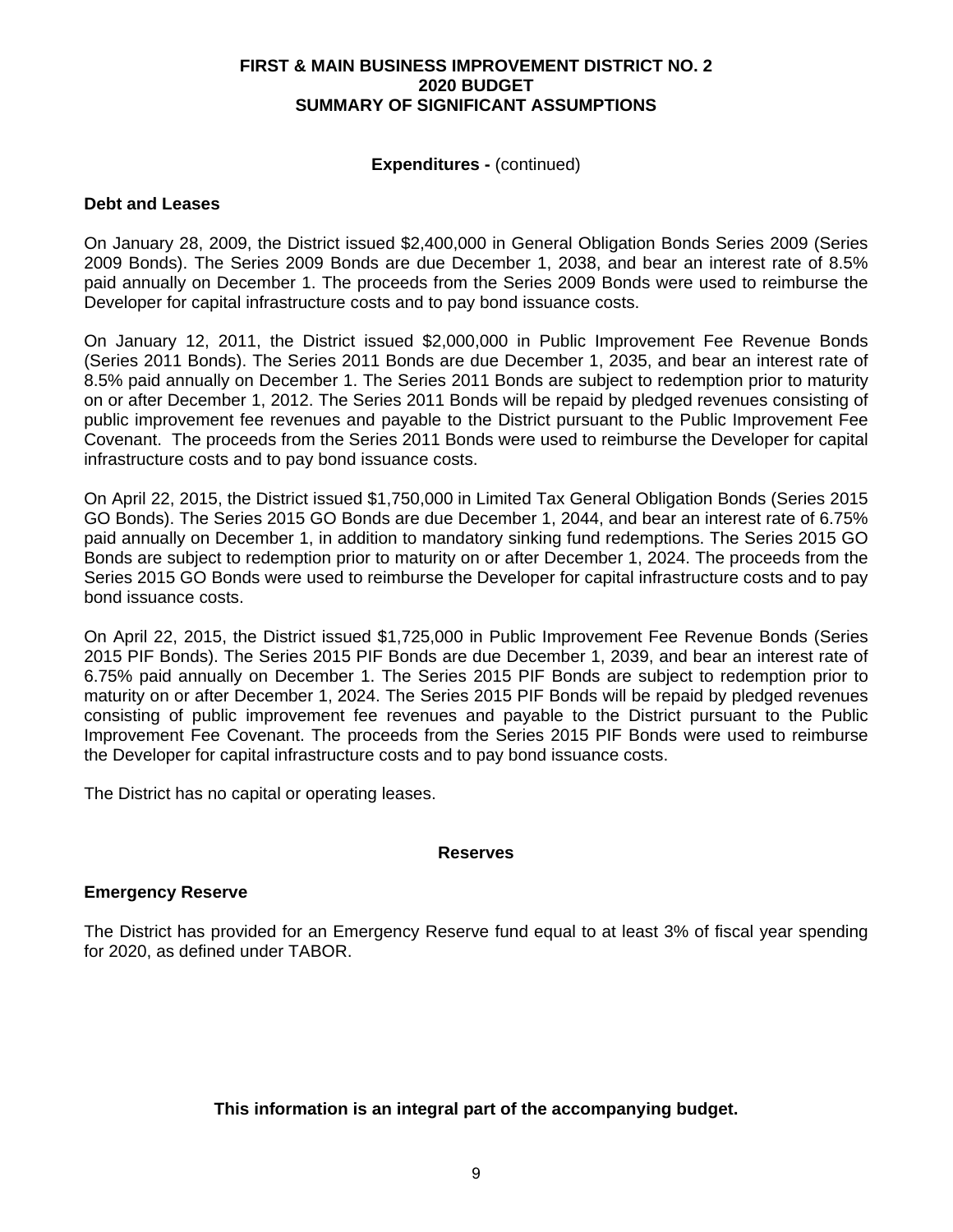### **FIRST & MAIN BUSINESS IMPROVEMENT DISTRICT NO. 2 SCHEDULE OF DEBT SERVICE REQUIREMENTS TO MATURITY**

| <b>Bonds and</b><br>Interest<br><b>Maturing</b><br>in the<br><b>Year Ending</b><br>December 31, | \$2,400,000<br><b>General Obligation Bonds</b><br>Series 2009<br>Dated January 28, 2009<br>Interest Rate of 8.5%<br><b>Interest and Principal</b><br><b>Payable December 1</b><br><b>Principal</b><br><b>Interest</b><br><b>Total</b> |           |    |           |    |           | \$2,000,000<br><b>Public Improvement Fee Revenue Bonds</b><br>Series 2011<br>Dated January 12, 2011<br>Interest Rate of 8.5%<br><b>Interest and Principal</b><br><b>Payable December 1</b><br><b>Total</b><br><b>Principal</b><br><b>Interest</b> |           |    |           |    |           |  |  |
|-------------------------------------------------------------------------------------------------|---------------------------------------------------------------------------------------------------------------------------------------------------------------------------------------------------------------------------------------|-----------|----|-----------|----|-----------|---------------------------------------------------------------------------------------------------------------------------------------------------------------------------------------------------------------------------------------------------|-----------|----|-----------|----|-----------|--|--|
| 2020                                                                                            | \$                                                                                                                                                                                                                                    | 50.000    | \$ | 178,925   | \$ | 228,925   | \$                                                                                                                                                                                                                                                | 55,000    | \$ | 142,375   | \$ | 197,375   |  |  |
| 2021                                                                                            |                                                                                                                                                                                                                                       | 55,000    |    | 174,675   |    | 229,675   |                                                                                                                                                                                                                                                   | 60,000    |    | 137,700   |    | 197,700   |  |  |
| 2022                                                                                            |                                                                                                                                                                                                                                       | 55,000    |    | 170,000   |    | 225,000   |                                                                                                                                                                                                                                                   | 60,000    |    | 132,600   |    | 192,600   |  |  |
| 2023                                                                                            |                                                                                                                                                                                                                                       | 60,000    |    | 165,325   |    | 225,325   |                                                                                                                                                                                                                                                   | 70,000    |    | 127,500   |    | 197,500   |  |  |
| 2024                                                                                            |                                                                                                                                                                                                                                       | 65,000    |    | 160,225   |    | 225,225   |                                                                                                                                                                                                                                                   | 75,000    |    | 121,550   |    | 196,550   |  |  |
| 2025                                                                                            |                                                                                                                                                                                                                                       | 70,000    |    | 154,700   |    | 224,700   |                                                                                                                                                                                                                                                   | 80,000    |    | 115,175   |    | 195,175   |  |  |
| 2026                                                                                            |                                                                                                                                                                                                                                       | 80,000    |    | 148,750   |    | 228,750   |                                                                                                                                                                                                                                                   | 85,000    |    | 108,375   |    | 193,375   |  |  |
| 2027                                                                                            |                                                                                                                                                                                                                                       | 85,000    |    | 141,950   |    | 226,950   |                                                                                                                                                                                                                                                   | 95,000    |    | 101,150   |    | 196,150   |  |  |
| 2028                                                                                            |                                                                                                                                                                                                                                       | 90,000    |    | 134,725   |    | 224,725   |                                                                                                                                                                                                                                                   | 100,000   |    | 93,075    |    | 193,075   |  |  |
| 2029                                                                                            |                                                                                                                                                                                                                                       | 100.000   |    | 127,075   |    | 227,075   |                                                                                                                                                                                                                                                   | 110.000   |    | 84,575    |    | 194,575   |  |  |
| 2030                                                                                            |                                                                                                                                                                                                                                       | 110,000   |    | 118,575   |    | 228,575   |                                                                                                                                                                                                                                                   | 120,000   |    | 75,225    |    | 195,225   |  |  |
| 2031                                                                                            |                                                                                                                                                                                                                                       | 120,000   |    | 109,225   |    | 229,225   |                                                                                                                                                                                                                                                   | 130,000   |    | 65,025    |    | 195,025   |  |  |
| 2032                                                                                            |                                                                                                                                                                                                                                       | 130,000   |    | 99,025    |    | 229,025   |                                                                                                                                                                                                                                                   | 140,000   |    | 53,975    |    | 193,975   |  |  |
| 2033                                                                                            |                                                                                                                                                                                                                                       | 140,000   |    | 87,975    |    | 227,975   |                                                                                                                                                                                                                                                   | 150,000   |    | 42,075    |    | 192,075   |  |  |
| 2034                                                                                            |                                                                                                                                                                                                                                       | 150,000   |    | 76,075    |    | 226,075   |                                                                                                                                                                                                                                                   | 165,000   |    | 29,325    |    | 194,325   |  |  |
| 2035                                                                                            |                                                                                                                                                                                                                                       | 165,000   |    | 63,325    |    | 228,325   |                                                                                                                                                                                                                                                   | 180,000   |    | 15,300    |    | 195,300   |  |  |
| 2036                                                                                            |                                                                                                                                                                                                                                       | 180,000   |    | 49,300    |    | 229,300   |                                                                                                                                                                                                                                                   |           |    |           |    |           |  |  |
| 2037                                                                                            |                                                                                                                                                                                                                                       | 190,000   |    | 34,000    |    | 224,000   |                                                                                                                                                                                                                                                   |           |    |           |    |           |  |  |
| 2038                                                                                            |                                                                                                                                                                                                                                       | 210,000   |    | 17,850    |    | 227,850   |                                                                                                                                                                                                                                                   |           |    |           |    |           |  |  |
| 2039                                                                                            |                                                                                                                                                                                                                                       |           |    |           |    |           |                                                                                                                                                                                                                                                   |           |    |           |    |           |  |  |
| 2040                                                                                            |                                                                                                                                                                                                                                       |           |    |           |    |           |                                                                                                                                                                                                                                                   |           |    |           |    |           |  |  |
| 2041                                                                                            |                                                                                                                                                                                                                                       |           |    |           |    |           |                                                                                                                                                                                                                                                   |           |    |           |    |           |  |  |
| 2042                                                                                            |                                                                                                                                                                                                                                       |           |    |           |    |           |                                                                                                                                                                                                                                                   |           |    |           |    |           |  |  |
| 2043                                                                                            |                                                                                                                                                                                                                                       |           |    |           |    |           |                                                                                                                                                                                                                                                   |           |    |           |    |           |  |  |
| 2044                                                                                            |                                                                                                                                                                                                                                       |           |    |           |    |           |                                                                                                                                                                                                                                                   |           |    |           |    |           |  |  |
|                                                                                                 | \$                                                                                                                                                                                                                                    | 2,105,000 | \$ | 2,211,700 | \$ | 4,316,700 | \$                                                                                                                                                                                                                                                | 1,675,000 | \$ | 1,445,000 | \$ | 3,120,000 |  |  |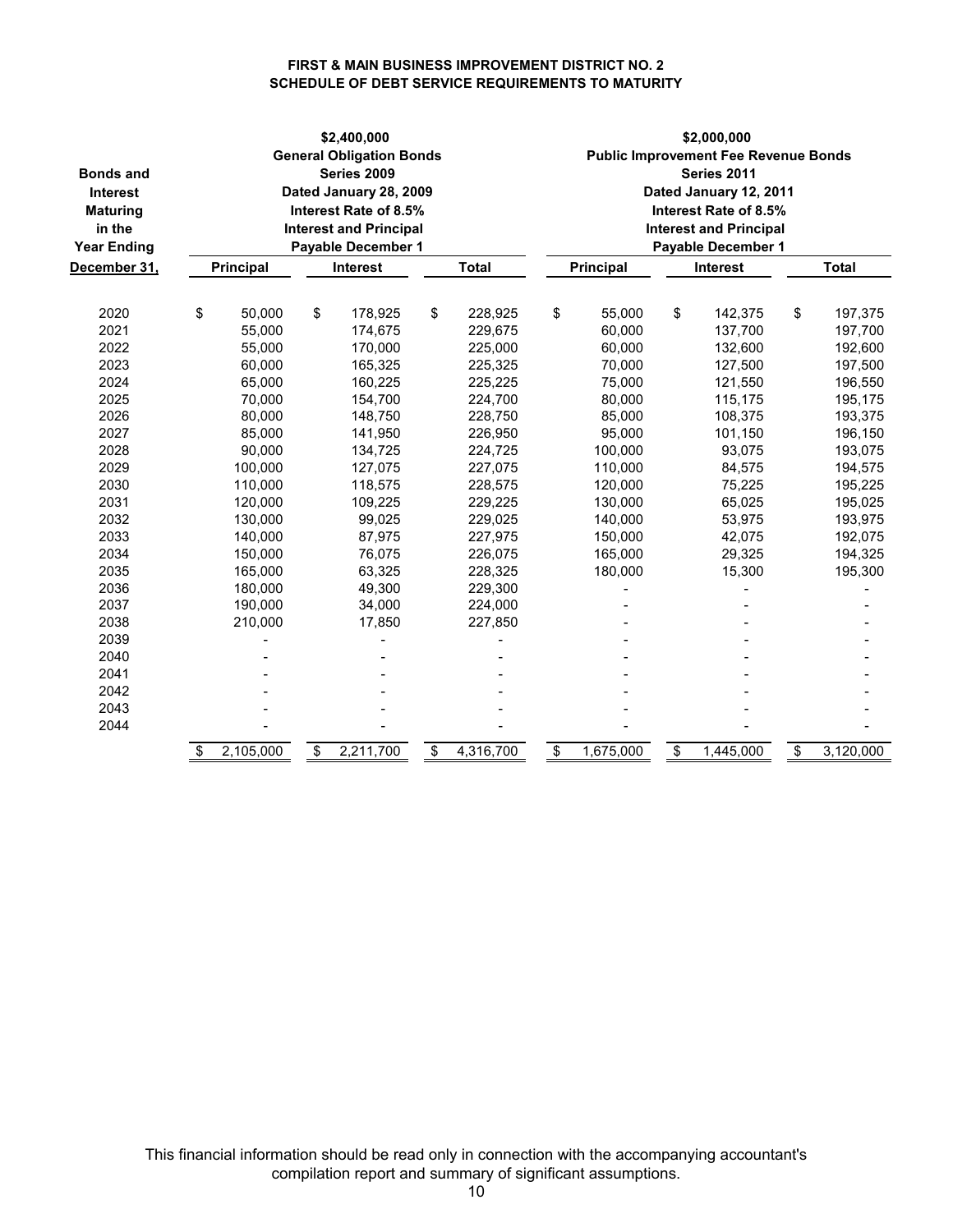#### **FIRST & MAIN BUSINESS IMPROVEMENT DISTRICT NO. 2 SCHEDULE OF DEBT SERVICE REQUIREMENTS TO MATURITY (Continued)**

| <b>Bonds and</b><br>Interest<br><b>Maturing</b><br>in the<br><b>Year Ending</b><br>December 31, | \$1,750,000<br><b>Limited Tax General Obligation Bonds</b><br><b>Series 2015</b><br>Dated April 22, 2015<br>Interest Rate of 6.75%<br><b>Interest and Principal</b><br><b>Payable December 1</b><br>Principal<br>Interest<br><b>Total</b> |    |                    |    |                    | \$1,725,000<br><b>Public Improvement Fee Revenue Bonds</b><br><b>Series 2015</b><br>Dated April 22, 2015<br>Interest Rate of 6.75%<br><b>Interest and Principal</b><br>Payable December 1<br><b>Total</b><br>Principal<br>Interest |                    |    |                    |    |                    |  |  |
|-------------------------------------------------------------------------------------------------|-------------------------------------------------------------------------------------------------------------------------------------------------------------------------------------------------------------------------------------------|----|--------------------|----|--------------------|------------------------------------------------------------------------------------------------------------------------------------------------------------------------------------------------------------------------------------|--------------------|----|--------------------|----|--------------------|--|--|
|                                                                                                 |                                                                                                                                                                                                                                           |    |                    |    |                    |                                                                                                                                                                                                                                    |                    |    |                    |    |                    |  |  |
| 2020<br>2021                                                                                    | \$<br>25,000<br>30,000                                                                                                                                                                                                                    | \$ | 110,700<br>109,013 | \$ | 135,700<br>139,013 | \$                                                                                                                                                                                                                                 | 40,000<br>45,000   | \$ | 109,350<br>106,650 | \$ | 149,350<br>151,650 |  |  |
| 2022<br>2023                                                                                    | 30,000<br>35,000                                                                                                                                                                                                                          |    | 106,988<br>104,963 |    | 136,988<br>139,963 |                                                                                                                                                                                                                                    | 45,000<br>50,000   |    | 103,613<br>100,575 |    | 148,613<br>150,575 |  |  |
| 2024<br>2025                                                                                    | 35,000<br>35,000                                                                                                                                                                                                                          |    | 102,600<br>100,238 |    | 137,600<br>135,238 |                                                                                                                                                                                                                                    | 50,000<br>55,000   |    | 97,200<br>93,825   |    | 147,200<br>148,825 |  |  |
| 2026<br>2027                                                                                    | 40,000<br>45,000                                                                                                                                                                                                                          |    | 97,875<br>95,175   |    | 137,875<br>140,175 |                                                                                                                                                                                                                                    | 60,000<br>65,000   |    | 90,113<br>86,063   |    | 150,113<br>151,063 |  |  |
| 2028<br>2029                                                                                    | 45,000<br>50,000                                                                                                                                                                                                                          |    | 92,138<br>89,100   |    | 137,138<br>139,100 |                                                                                                                                                                                                                                    | 70,000<br>75,000   |    | 81,675<br>76,950   |    | 151,675<br>151,950 |  |  |
| 2030<br>2031                                                                                    | 50,000<br>55,000                                                                                                                                                                                                                          |    | 85,725<br>82,350   |    | 135,725<br>137,350 |                                                                                                                                                                                                                                    | 75,000<br>85,000   |    | 71,888<br>66,825   |    | 146,888<br>151,825 |  |  |
| 2032<br>2033                                                                                    | 60,000<br>65,000                                                                                                                                                                                                                          |    | 78,638<br>74,588   |    | 138,638<br>139,588 |                                                                                                                                                                                                                                    | 90,000<br>95,000   |    | 61,088<br>55,013   |    | 151,088<br>150,013 |  |  |
| 2034<br>2035                                                                                    | 65,000<br>70,000                                                                                                                                                                                                                          |    | 70,200<br>65,813   |    | 135,200<br>135,813 |                                                                                                                                                                                                                                    | 100,000<br>110,000 |    | 48,600<br>41,850   |    | 148,600<br>151,850 |  |  |
| 2036                                                                                            | 75,000                                                                                                                                                                                                                                    |    | 61,088             |    | 136,088            |                                                                                                                                                                                                                                    | 115,000            |    | 34,425             |    | 149,425            |  |  |
| 2037<br>2038                                                                                    | 80,000<br>85,000                                                                                                                                                                                                                          |    | 56,025<br>50,625   |    | 136,025<br>135,625 |                                                                                                                                                                                                                                    | 125,000<br>130,000 |    | 26,663<br>18,225   |    | 151,663<br>148,225 |  |  |
| 2039<br>2040                                                                                    | 95,000<br>100,000                                                                                                                                                                                                                         |    | 44,888<br>38,475   |    | 139,888<br>138,475 |                                                                                                                                                                                                                                    | 140,000            |    | 9,450              |    | 149,450            |  |  |
| 2041<br>2042                                                                                    | 105,000<br>115,000                                                                                                                                                                                                                        |    | 31,725<br>24,638   |    | 136,725<br>139,638 |                                                                                                                                                                                                                                    |                    |    |                    |    |                    |  |  |
| 2043<br>2044                                                                                    | 120,000<br>130,000                                                                                                                                                                                                                        |    | 16,875<br>8,775    |    | 136,875<br>138,775 |                                                                                                                                                                                                                                    |                    |    |                    |    |                    |  |  |
|                                                                                                 | \$<br>1,640,000                                                                                                                                                                                                                           | \$ | 1,799,218          | \$ | 3,439,218          | \$                                                                                                                                                                                                                                 | 1,620,000          | \$ | 1,380,041          | \$ | 3,000,041          |  |  |